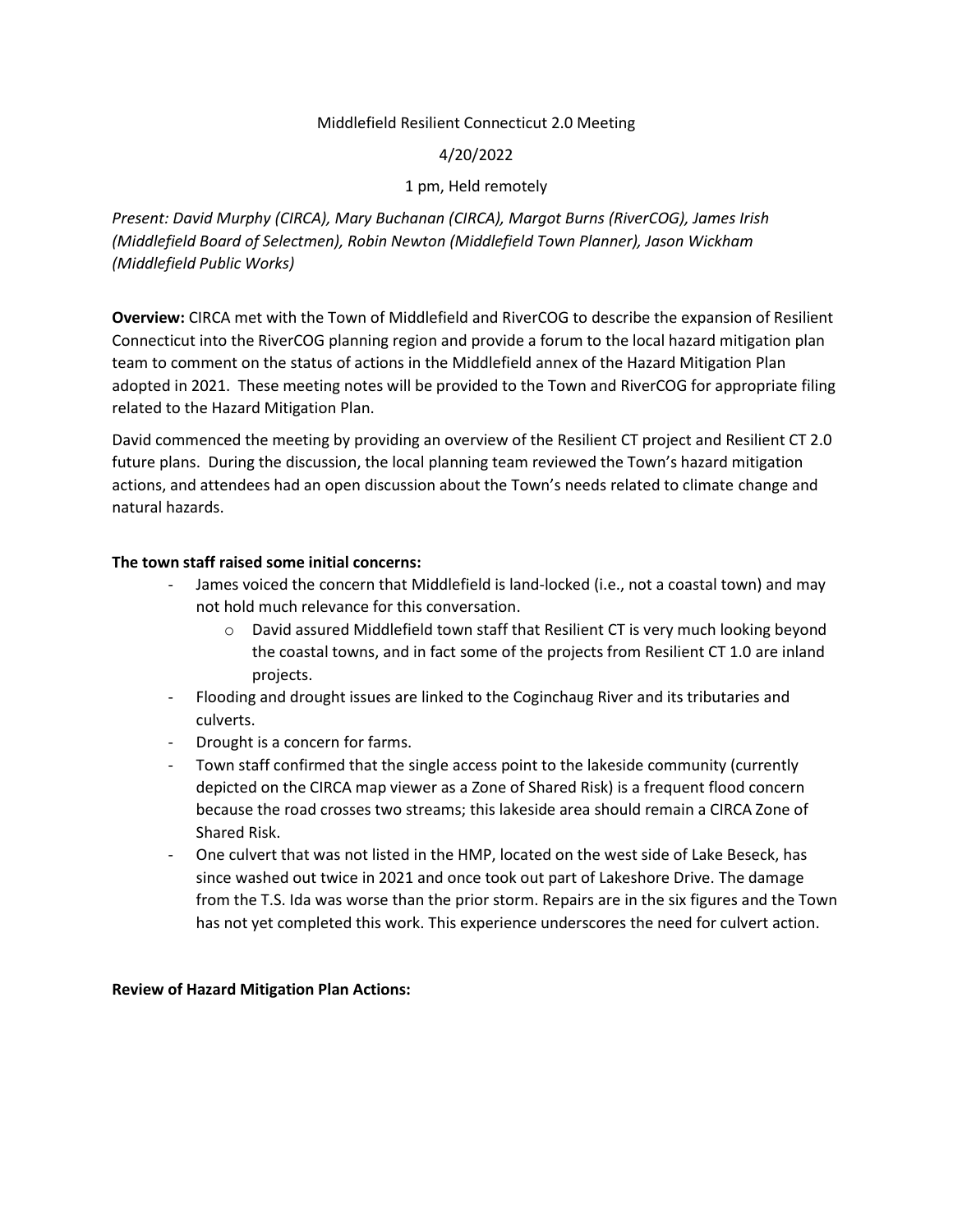| Activity #     | Goal/Obj          | <b>Activity Description</b>                                                                                                                                                                                                                                                           | <b>Status</b>                                                                                                                                                                                                                                                                                                                            |
|----------------|-------------------|---------------------------------------------------------------------------------------------------------------------------------------------------------------------------------------------------------------------------------------------------------------------------------------|------------------------------------------------------------------------------------------------------------------------------------------------------------------------------------------------------------------------------------------------------------------------------------------------------------------------------------------|
| $\mathbf{1}$   | $1 - 1$           | Formalize Debris Management Plan. Update and<br>formalize Debris Management Plan for tree debris<br>only, to recognize Powder Ridge Ski Area or the<br>Strickland Farm as possible sites. Also include<br>potential sites for hazardous debris, required for<br><b>DEMHS</b> approval | The plan has been formalized. The Strickland<br>Farm site has been designated as the debris<br>management area for trees, etc. Powder Ridge<br>has been removed from consideration. State<br>approval has been obtained.                                                                                                                 |
| $\overline{2}$ | $2 - 1$           | <b>Culvert Repair and Drainage Studies. Undersized</b><br>culvert, low road/roadway floods, only access road<br>to hundreds of homes on west side of Lake Beseck,<br>tributary to Lake Beseck.<br>Conduct a drainage study, replace with larger<br>culverts, raise road.              | A culvert study was done across the entire town<br>last summer (Jacobson), including this area. The<br>study may have addressed only the 36" and<br>greater diameter culverts. No action has yet<br>been taken on this item, but the Lakeshore<br>Drive damage (see list of above concerns) has<br>highlighted the urgency of this need. |
| 3              | $2 - 1$           | Culvert Repair/Replacement. Coordinate with CT<br>DOT to address undersized culvert, low<br>road/roadway floods, Ellen Doyle Brook. Drainage<br>study. replace with larger culverts.                                                                                                  | No progress. The culvert study mentioned in the<br>item above was for town-owned roads with 36-<br>inch-and-above culverts, so state-owned roads<br>were not included.                                                                                                                                                                   |
| 4              | $2 - 1$           | Town-wide Culvert Study. Complete scheduled<br>town-wide culvert survey to identify undersized<br>culverts and other requiring replacement to reduce<br>flood damages and hazardous conditions.                                                                                       | This study is complete (see previous two items).                                                                                                                                                                                                                                                                                         |
| 5              | $1 - 1$           | Back-up Power. Provide technical assistance to<br>gas station and deli toward identifying funding to<br>install back up power generation.                                                                                                                                             | The gas station/deli in question went out of<br>business several years ago. Margot notes that<br>other businesses may have this same need.<br>David suggested that if this site might be used<br>by another business in the future, resilience<br>considerations could be incorporated.                                                  |
| 6              | $1-1,$<br>$3 - 1$ | Update Town Code to Include back-up power for<br>gas stations. Codify requirement that newly<br>permitted / constructed gas stations must have<br>backup power generation.                                                                                                            | The code has not been updated. Robin is not<br>sure the town regulations or ordinances can<br>mandate this; suggests recommending rather<br>than requiring.                                                                                                                                                                              |
| 7              | $1-1,$<br>$3 - 1$ | Drought Management Plan. Develop a drought<br>management plan to address water conservation<br>and the risk of drought and disease on<br>commercial agriculture in Middlefield. Should<br>reference updated State of CT Water Plan                                                    | No progress. A drought management ordinance<br>was considered but there would be challenges<br>with determining water usage and<br>enforcement, since the town does not have a<br>municipal water supply and water is drawn<br>from private wells and agricultural ponds.                                                                |

**Open Discussion:**